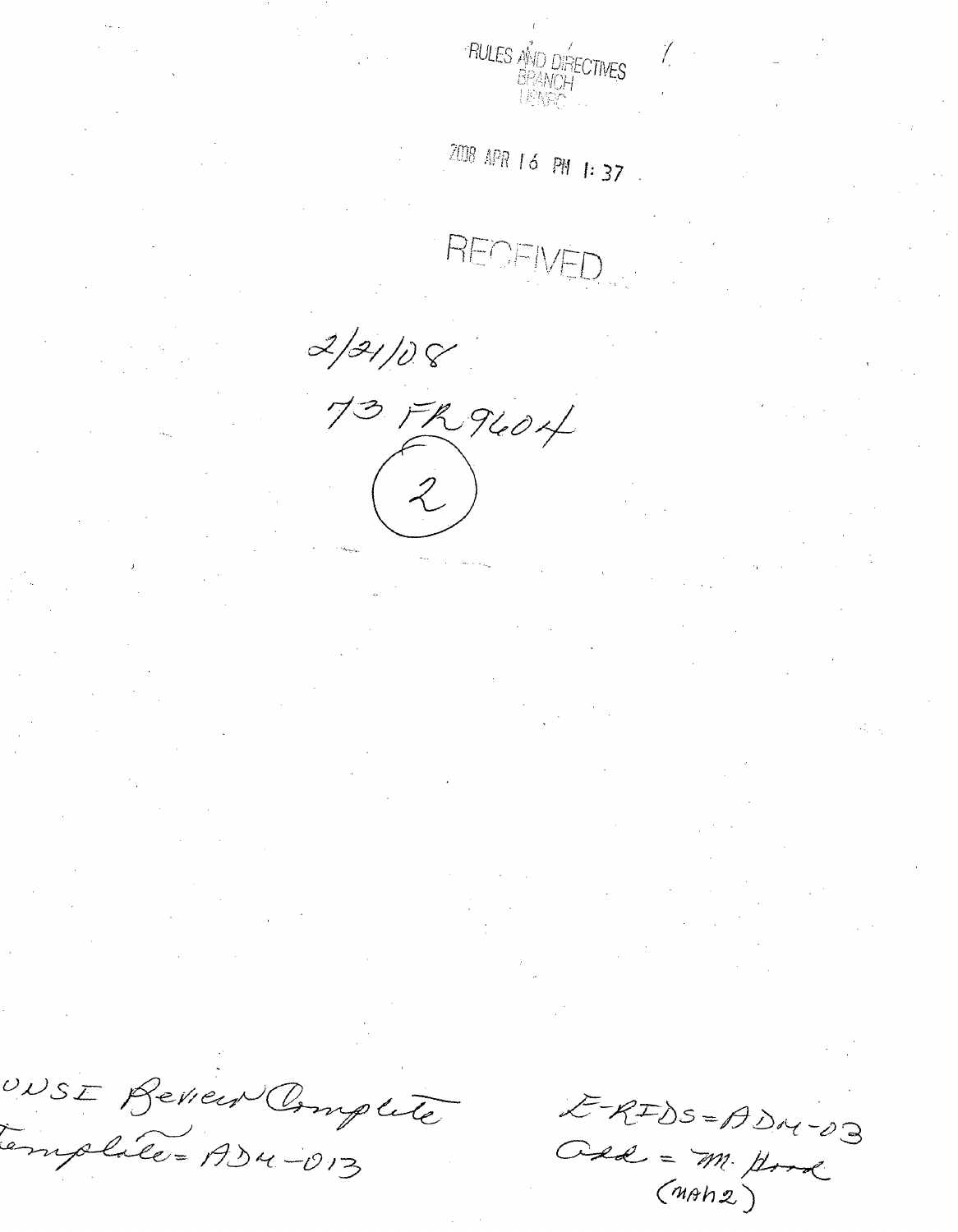## Electricity-Yes! Tritium-No!

It is with very deep concern for the people of Scottsboro and Jackson County regarding the possibility of the tritium production that I address this issue. Most of the people of Jackson Cpunty have heard only one side, "that there will be more jobs created." There are some facts and questions that need to be explored before we can consider producing tritium.

The House of Representatives in Washington, D.C., has restated the law that commercial reactors like Bellefonte cannot be used to produce radioactive tritium for nuclear warheads. (The Senate has to vote on the issue.) The mayors and public officials of Jackson County are not happy with that decision, but it is a blessing in disguise. Bellefonte should be used to produce electricity by means of natural gas; it is much safer for the people of Jackson County. Probably as many if not more jobs would permanently be created. Also, our most precious assets, the people of Scottsboro and Jackson County, especially the children, should be able to face the future without the possibility of harmful exposure to radiation, pollutants, and contaminated water due to unforeseen accidents.

- **I.** Tritium-what is it? It is radioactive and has a half-life of 12.3 years which means it is radioactive for 12.3 years and more.
- 2. Due to current laws, commercial reactors cannot produce tritium in nuclear warheads.
- 3. Watts Bar and Bellefonte were not designed to produce tritium. Also, mixed fuel like plutonium plus another fuel has not been used in the commercial reactor before. The half-life of plutonium is 24,000 years. (A bit of information, uranium 235's half life is 700 million years.).
- 4. The life of a nuclear facility is supposed to be 40 years, but 20 plus years is more like it. Bellefonte has been in existence and dormant for 20 plus years and not operating.
- 5. Trucks carrying radioactive material would be on the highways throughout the county.
- 6. We could be subject to terrorism because we have signed treaties with other countries to not produce war material  $\mathbf{j}_0$  commercial reactors. Why should the United States government with DOE break an international treaty and help bail out TVA financially?
- 7. Tritium is extremely dan'gerous in water and can assimilate into it very easily since it is part of the hydrogen family. Our water supply could be affected with the radioactive tritium. Since our bodies are made up of 70% water, the triated water (water with tritium) would enter a cell in our body and as a result a form of cancer would be produced. In fetuses, it could change the DNA causing mutations and producing abnormal babies. Down's Syndrome is an example. It is not a published figure, but people with long-term exposure like working 10 years or more with tritium develop leukemia.
- 8. People who have been associated with the production of tritium would not live downstream from the plant.
- 9. Tritium in the water would affect the fish, aquatic life, the waterfowl, the wildlife, and their offspring.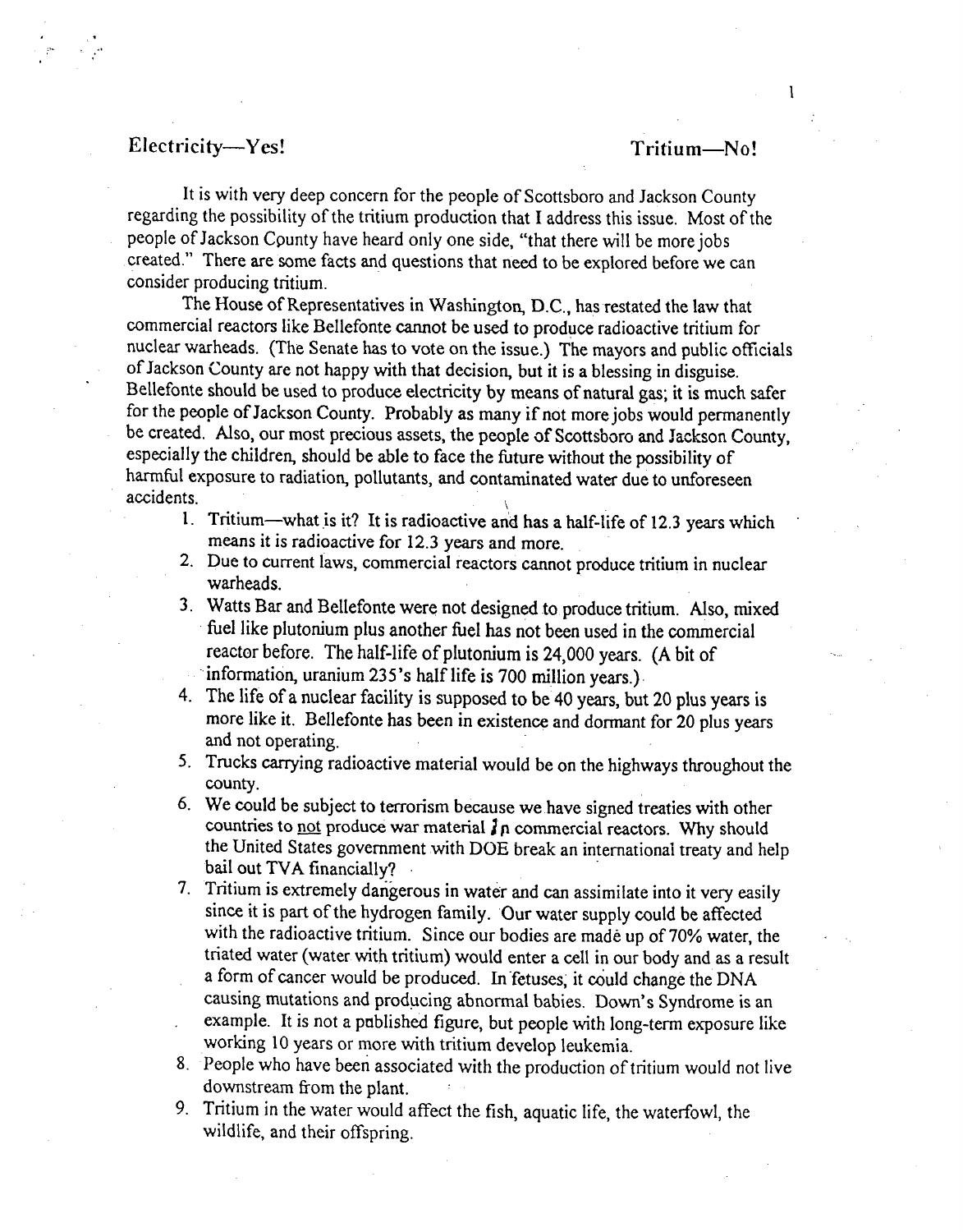- a. The Savannah River Project had a leak in 1988, and the radioactive tritium got into the Augusta, Georgia, water supply and the radioactive tritium traveled 124 miles downstream to Savannah, Georgia, and killed all the fish in the fish hatcheries.
- b. Deerfield River Valley Project (Western Massachusetts) for 31 years had been a dumping ground for low-level radioactive'waste. During the 1960s and early 1970s, Yankee Ro $e \cdot$  had problems with fuel rods and dumped large amounts of tritium into the river. During the time of operation, the estimated concentrations of tritium were 1000 times greater than outside the valley. The citizens would fish, swim, and go boating in the river unaware that the river was radioactive. The increase in disease was noted in the 1980s and throughout the 1990s like Down's Syndrome and chromosomally-damaged children. There was a 50% increase in five different cancers, a **400/o** increase in heart disease, and a 100% increase in infectious disease leading to mortality, plus an increase in miscarriages and mental retardation. Do we want this?
- c. Brookhaven National Lab, Long Island, New York-The plant was shut down January 16, 1977, because of a leak of radioactive tritium into the ground water. Test results showed levels of radioactive groundwater that are 11 times the U.S. Environmental Protection Agency's safe drinking water standard. The plant is still shut down, and I do not know if the leak has been found.
- 10. The Tennessee River and the water supply would need to be monitored for radioactive tritium, and who would do it?
- 11. Nuclear or radioactive waste would have to be hauled away and to where? If not and if it stays on location, it can get into the ground water.
- 12. The steel rods filled with lithium would be filled at the Savannah River project and would be transported to Bellefonte plant approximately 302 miles, and then when the radioactive tritium was produced in them, the rods would have to be transported back to the Savannah River project.
- 13. Bellefonte has an area of approximately two plus square miles (approximately 1500 acres) while the Savannah River project has an area of 100 square miles. (Yes, 100 square miles.)
- 14. The DOE (Department of Energy) and TVA's track record for completion of projects is not that great.
	- a. Even though the TVA has done some wonderful things for the Tennessee Valley, they have not completed Bellefonte, and we still have the milfoil problem. TVA has been given yearly 70 to 77 million dollars for their non-power projects by the government (courtesy of us tax payers).
	- b. DOE has been cited for neglect in safety factors concerning nuclear warheads, and the Nuclear Regulatory Commission (NRC) has for the next several months taken over the inspection, regulation, and safety at Oak Ridge, Tennessee, rather than have DOE regulate its own nuclear safety program. Also DOE has been extremely hard on employees who have exposed flaws and safety at nuclear weapons plants and labs. The list goes on.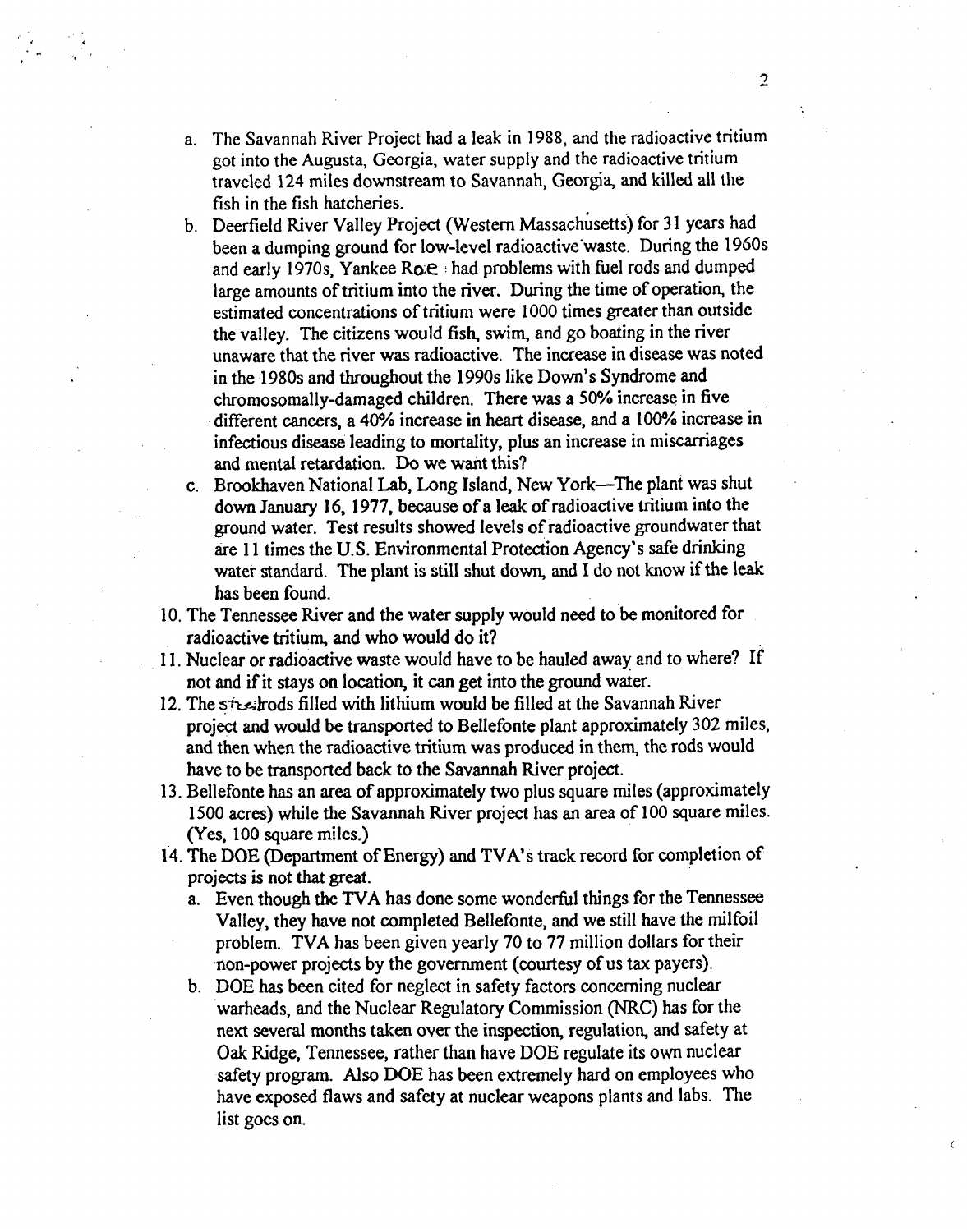- 15. Tritium production would have a negative impact on Scottsboro and Jackson County. No one wants to be near a radioactive-producing plant—especially this day when there is a choice of jobs and location.
- 16. With Bellefonte producing only electricity by means of gas will have a very positive and permanent effect on the economy. Let's strive for better job availability without introducing the hazardous uncertainties mentioned above. We have so many positive attributes to offer such as our school system being tenth in the state. This means so much to parents of school-age children. Our economy is doing well, and we have a wonderful environment in which to live. We have the most beautiful unspoiled county in the state of Alabama. Where else can one go boating, fishing, climbing, hiking, canoeing, golfing, caving, etc., and enjoy the beautiful mountains and lakes?

## COMMENTS **AND OPTIONS:**

- 1. TVA closed Bellefonte in 1988 because they said there wasn't the demand for electricity. Someone didn't do their homework very well, because they should have realized that before they started the project.
- 2. If it is too expensive to produce electricity, then they should cut their losses and get out.
- 3. Use Bellefonte as a water treatment plant or a pumping station since we are sending water to other towns.
- 4. Turn Bellefonte into a nuclear-type museum and restore the historical buildings in Bellefonte and make the remaining acreage into a wildlife preserve.
- *5.* Sell the real estate in 5-, 10-, 20-acre (or more) lots or mini farms, and turn the

building into a club house with swimming tennis, etc.<br>6. Thade with an enclosed fact or High Teel Part. Having worked with radioactive material doing research at a leading medical school, I needed to learn more about tritium. I only felt it was fair to share with the people of Jackson County the knowledge and facts I have learned about tritium.

Let's keep Scottsboro and Jackson County beautiful and non-radioactive.

Liz Bennett<br>June 101998

This article mas mutter for